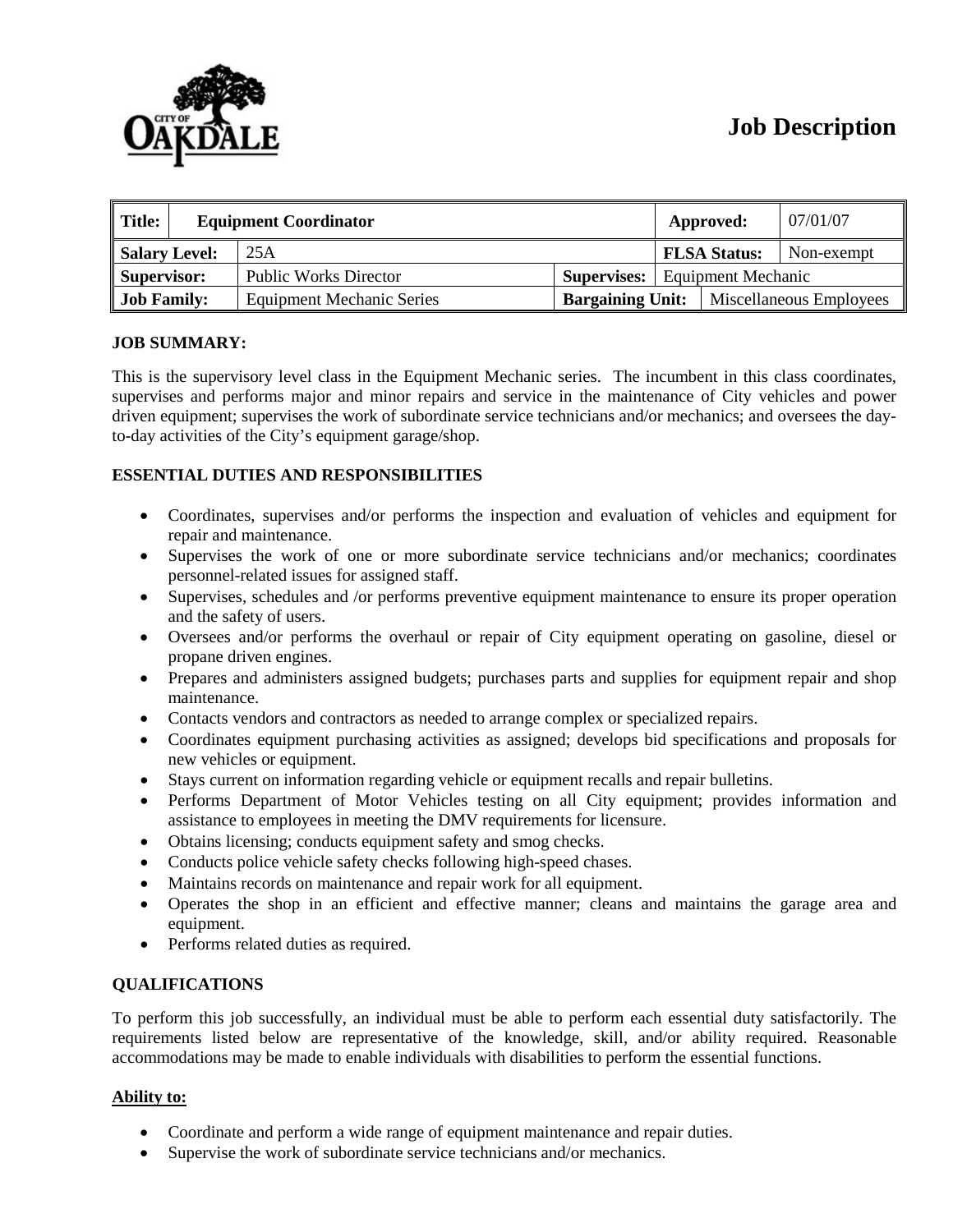## *Equipment Coordinator - Continued*

- Diagnose and repair mechanical and engine problems on gasoline, diesel and propane driven equipment.
- Perform light welding.
- Perform duties in a safe and non-hazardous manner.
- Identify and establish a working relationship with suppliers of parts and services.
- Operate hand and power driven tools in the repair and maintenance of equipment.
- Arrange and contract for repair services that cannot be performed at the City garage.
- Prioritize and schedule work.
- Meet schedules and time lines.
- Maintain up to date knowledge of regulations.
- Establish and maintain effective relationships with those contacted during the course of the work.
- Operates a computer and related software.
- Maintain records and prepare reports.
- Communicate effectively, both orally and in writing.

#### **Knowledge of:**

- Mechanical and engine systems of gasoline, diesel and propane powered vehicles and equipment.
- Standard practices, equipment and tools of the automotive and equipment mechanical trade.
- Safety practices and avoidance of hazards in equipment mechanical repair.
- Goals, policies and objectives of equipment maintenance and repair.
- Technical aspects of vehicle and equipment repair and maintenance.
- The principles and practices of supervision and leadership.
- Department operations and policies.
- Applicable sections of codes and laws.

## **Education and/or Experience:**

Any combination of experience and training that would likely provide the required knowledge and abilities is qualifying. A typical way to obtain the knowledge and abilities would be: possession of a high school diploma or general education degree (GED) and four (4) years of progressively responsible experience performing repair of automobiles, trucks and power driven equipment; or an equivalent combination of education and experience.

## **Language Skills:**

Ability to read and comprehend routing instructions, short correspondence, and memos. Ability to write correspondence. Ability to effectively present information in one-on-one and small group situations.

## **Mathematical Skills**

Ability to add, subtract, multiply, and divide in all units of measure, using whole numbers, common fractions, and decimals. Ability to compute rate, ratio, and percent and to draw and interpret bar graphs.

## **Reasoning Ability:**

Ability to understand and carry out instructions furnished in written, oral, or diagram form. Ability to deal with problems involving several concrete variables in standardized situations.

## **Certificates, Licenses, Registrations:**

Must possess a valid Class "A" or "B" California driver's license.